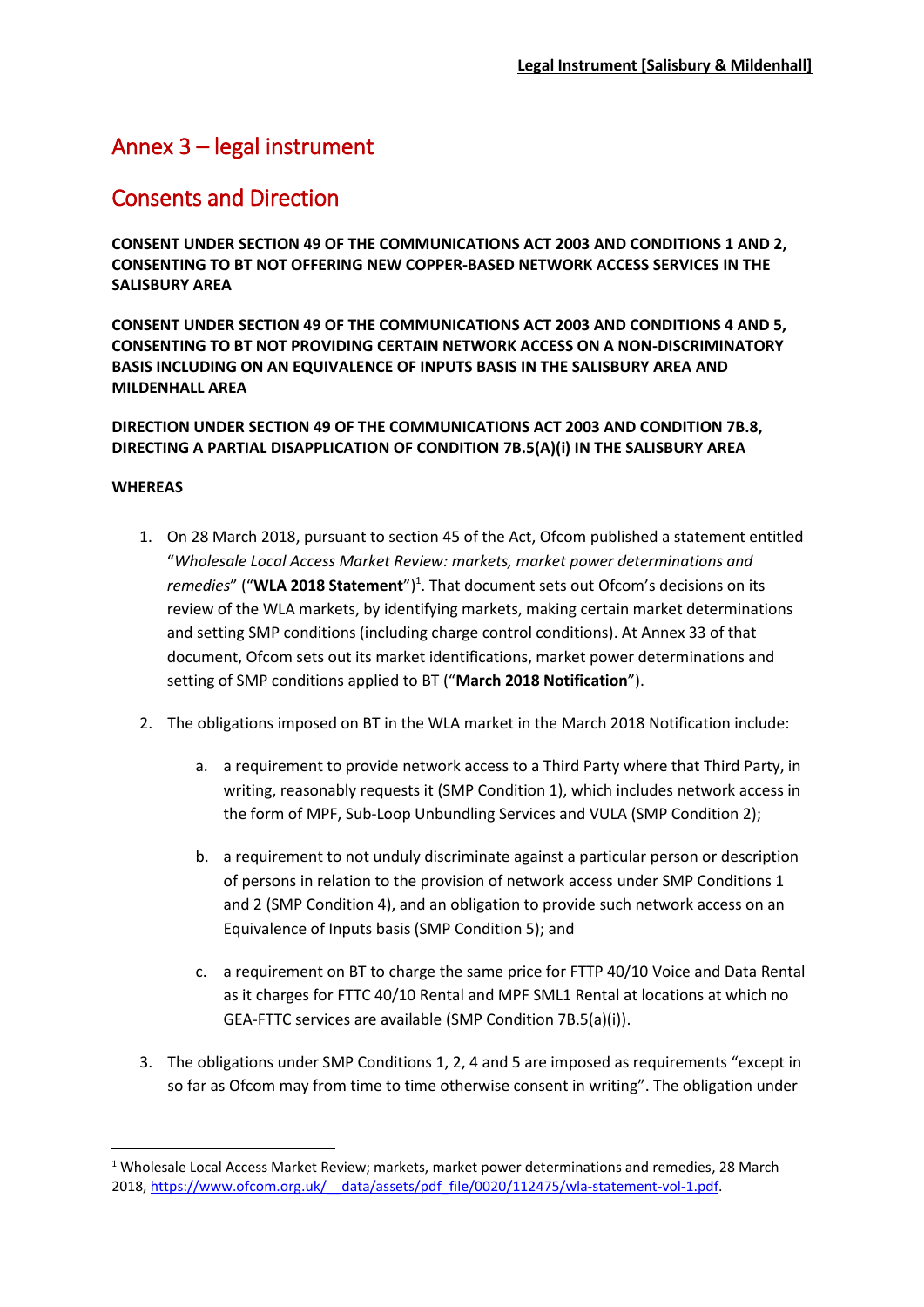SMP Condition 7B.5 shall not apply to such extent as Ofcom may direct pursuant to Condition 7B.8.

- 4. The Consents and Direction set out below concern matters to which the abovementioned Conditions relate.
- 5. On 19 July 2019, BT requested that Ofcom consent to it not offering new Copper-based network access in the Salisbury Area from 1 December 2020.
- 6. On 24 July 2019 Ofcom published a consultation entitled "*Promoting competition and investment in fibre networks: measures to support Openreach's proposed trial in Salisbury – migrating customers to full fibre and withdrawing copper services*" 2 (the "**July 2019 Consultation**"). The July 2019 Consultation sets out Ofcom's proposals to consent to SMP Conditions 1 and 2 of the March 2018 Notification not applying to the extent that BT is not required to offer new copper-based network access services in the Salisbury Area from 1 December 2020.
- 7. Furthermore, on 25 November 2019, for end-users migrated from any of the Specified Services to any of the Target Services in the Salisbury or Mildenhall Areas, BT requested that Ofcom give certain regulatory consents to allow it to offer special prices to incentivise transfer to the Specified Service.
- 8. On 27 November 2019 Ofcom published a consultation entitled "*Measures to support Openreach's trials in Salisbury and Mildenhall*" 3 (the "**November 2019 Consultation**") setting out proposals in relation to SMP Conditions 4, 5 and 7B.5(a)(i) of the March 2018 Notification, proposing to consent to BT not providing certain network access on a nondiscriminatory basis including on an equivalence of inputs basis in the Salisbury Area and Mildenhall Area, and proposing to direct to disapply SMP Condition 7B.5(a)(i) in the Salisbury Area during the Trial Offer, or where an end user's Contracted Period ends after the expiry of the Trial Offer, until the end of that end user's Contracted Period.
- 9. Ofcom published the July 2019 Consultation and the November 2019 Consultation in accordance with sections 49 and 49A of the Act. Ofcom received several responses to its proposals set out in the said Consultation Documents, and it has considered every such representation. The Secretary of State has not notified Ofcom of any international obligation of the UK for the purpose of Ofcom giving effect to the Consents or Direction to which Ofcom is required to have regard.
- 10. Ofcom considers that the Consents and Direction are not proposals of EU significance, and therefore the requirements in section 49B do not apply.

**.** 

<sup>&</sup>lt;sup>2</sup>Promoting competition and investment in fibre networks: measures to support Openreach's proposed trial in Salisbury – migrating customers to full fibre and withdrawing copper services, 24 July 2019, https://www.ofcom.org.uk/ data/assets/pdf file/0028/158167/promoting-competition-and-investment[fibre-networks-consultation.pdf.](https://www.ofcom.org.uk/__data/assets/pdf_file/0028/158167/promoting-competition-and-investment-fibre-networks-consultation.pdf)

<sup>&</sup>lt;sup>3</sup> Measures to support Openreach's trials in Salisbury and Mildenhall, 27 November 2019, https://www.ofcom.org.uk/ data/assets/pdf file/0021/181551/consultation-openreach-trials.pdf.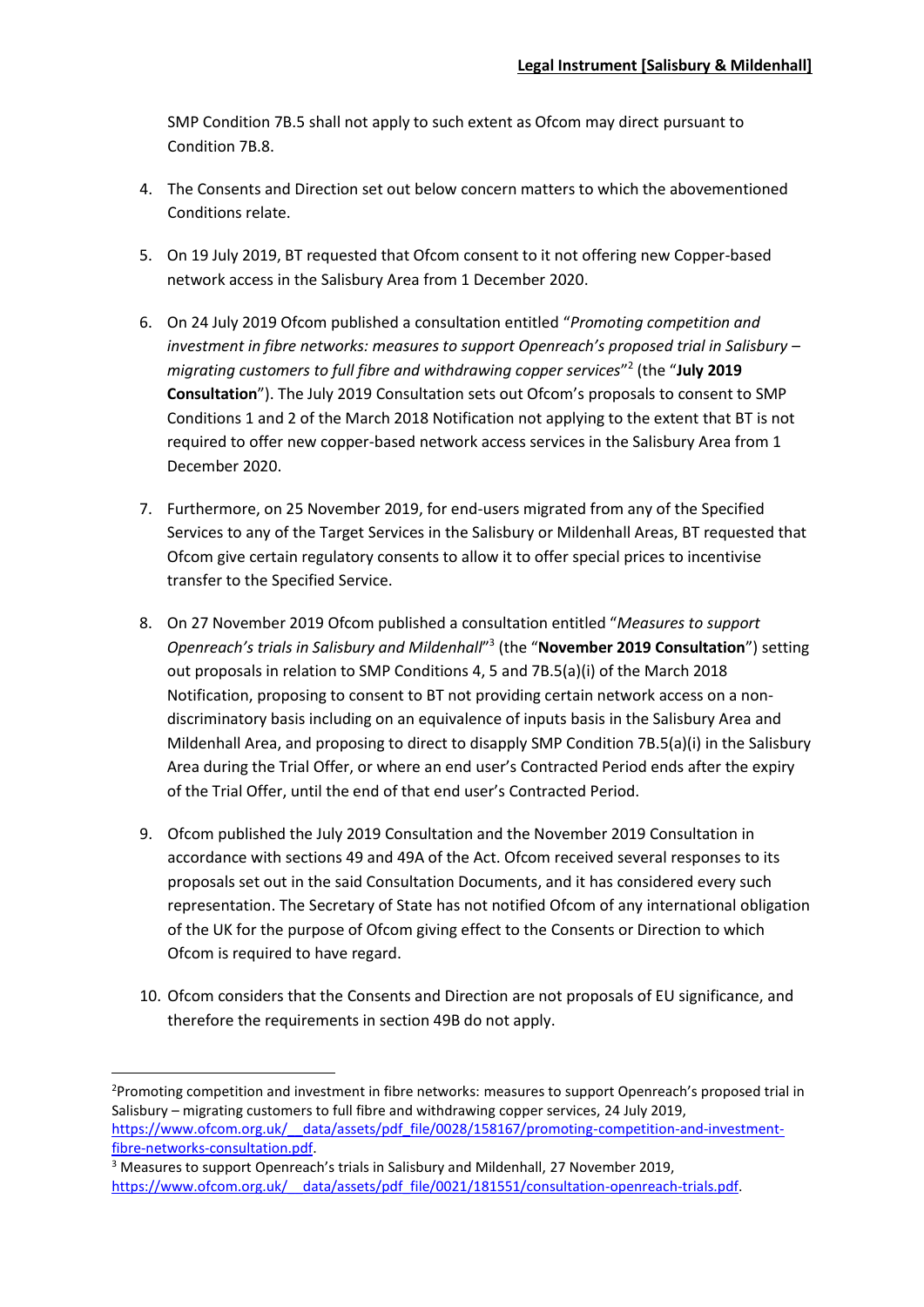- 11. For the reasons set out in the Statement accompanying these Consents and Direction, Ofcom is satisfied that, in accordance with section 49(2) of the Act, each of these is:
	- a. objectively justifiable in relation to the networks, services and facilities to which it relates;
	- b. not such as to discriminate unduly against particular persons or against a particular description of persons;
	- c. proportionate to what it is intended to achieve; and
	- d. in relation to what it is intended to achieve, transparent.
- 12. For the reasons set out in the Statement accompanying these Consents and Direction, Ofcom are satisfied that it has acted in accordance with the relevant duties set out in sections 3 of the Act, the six Community requirements in section 4 of the Act and the duty to take account of European Community recommendation for harmonisation in section 4A of the Act and any relevant opinion, recommendation, guidelines, advice or regulatory practice adopted by the Body of European Regulators for Electronic Communications (BEREC) pursuant to Article 3(3) of Regulation (EC) No 1211/2009. In accordance with section 2B(2) of the Act, Ofcom has also had regard to the Government's Statement of Strategic Priorities for telecommunications, the management of radio spectrum and post (as designated on 29 October 2019) in giving these Consents and Direction.

#### **CONSENTS AND DIRECTION**

- 13. Therefore, pursuant to section 49 of the Act and the above-mentioned Conditions of the March 2018 Notification, Ofcom gives the following Consent.
- 14. In relation to SMP Conditions 1 and 2, Ofcom consents to the requirement on the Dominant Provider under SMP Conditions 1 and 2 to provide network access to a Third Party where that Third Party, in writing, reasonably requests it, including the specific forms of network access comprising Metallic Path Facilities, Virtual Unbundled Local Access and Sub-Loop Unbundling Services, not applying in respect of new requests for Copper-based network access made on or after 1 December 2020 in respect of end users located in the Salisbury Area provided that Fibre-based network access is available to a Third Party on reasonable request in respect of any such end user.

For the avoidance of doubt, the requirement on the Dominant Provider under SMP Conditions 1 to provide network access to a Third Party where that Third Party, in writing, reasonably requests it, including the specific forms of network access comprising Metallic Path Facilities, Virtual Unbundled Local Access and Sub-Loop Unbundling Services, continues to apply in respect of Existing Copper-based network access provided in respect of end users located in the Salisbury Area.

15. In relation to SMP Conditions 4 and 5, Ofcom consents to the requirement on the Dominant Provider under SMP Condition 4 to not unduly discriminate against a particular person, or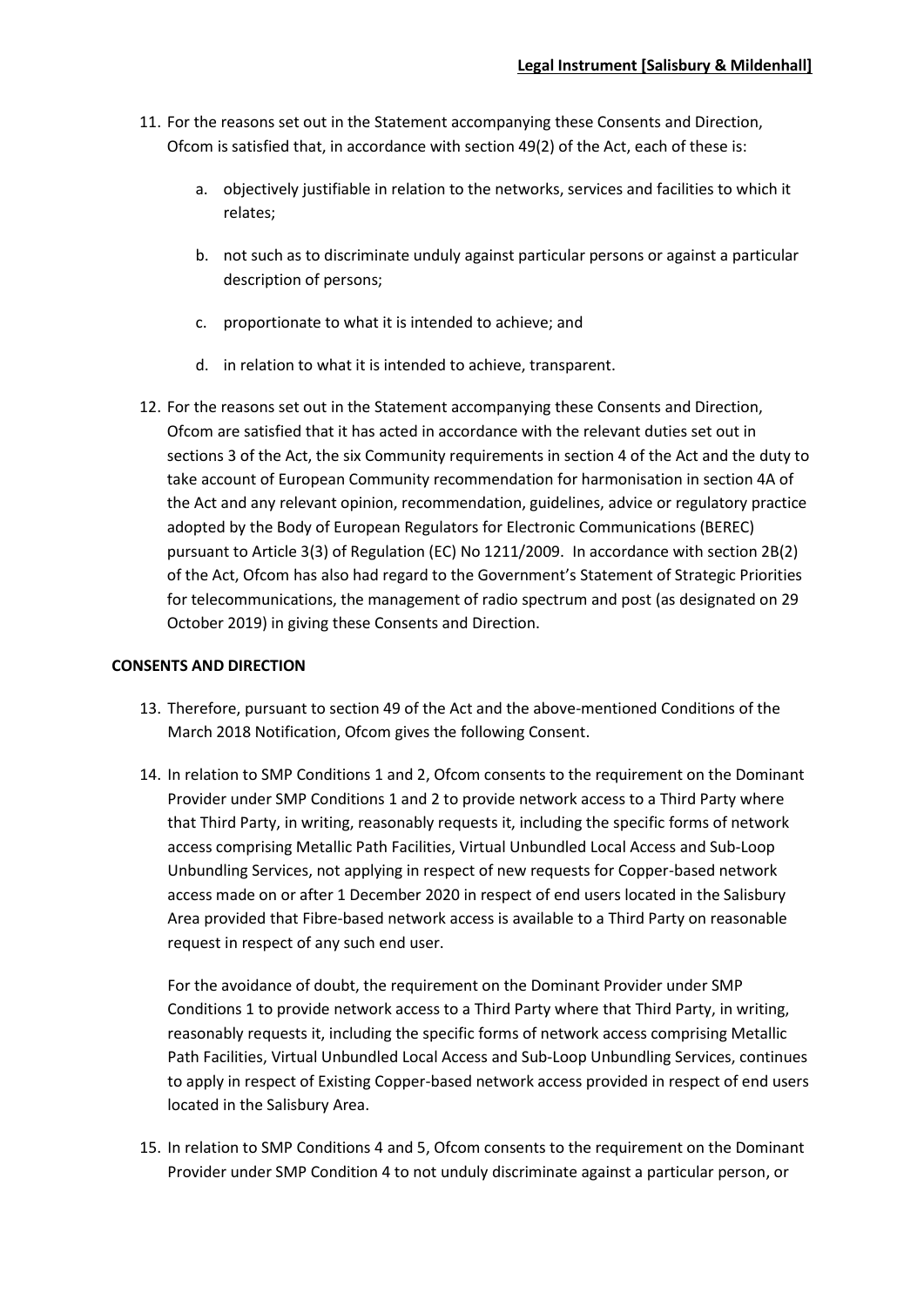description of persons, in relation to the provision of network access, and Condition 5 to provide network access to Third Parties on an Equivalence of Inputs basis, not applying to rental charges made by the Dominant Provider for any of the Target Services, and the charges for Associated Services, for network access provided in respect of an end user located in the Salisbury Area or the Mildenhall Area for the duration of that end user's Contracted Period, where the Communications Provider supplying Specified Services to that end user has accepted the Trial Offer during the Trial Period in respect of that end user.

For the avoidance of doubt, save for the above, the requirement on the Dominant Provider under SMP Condition 4 to not unduly discriminate against a particular person, or description of persons, in relation to the provision of network access, and SMP Condition 5 to provide network access to Third Parties on an Equivalence of Inputs basis, continues to apply in respect of network access provided in respect of end users located in the Salisbury Area, and the Mildenhall Area.

- 16. Ofcom directs pursuant to Condition 7B.8 that the requirement on the Dominant Provider under SMP Condition 7B.5(a)(i) to secure the charge made by it for FTTP 40/10 Voice and Data Rental is the same as the charge made by it for the sum of FTTC 40/10 Rental and MPF SML1 Rental, is disapplied in respect of an end user located in the Salisbury Area for the duration of that end user's Contracted Period, where the Communications Provider supplying Specified Services to that end user has accepted the Trial Offer during the Trial Period in respect of that end user.
- 17. The Consents and Direction set out above shall take effect on the day they are published.
- 18. The effect of, and Ofcom's reasons for making, these Consents and Direction are set out in the accompanying statement. A copy of these Consents and Direction have been sent to the Secretary of State and the European Commission in accordance with sections 49C(1) and 49C(2) of the Act respectively.

## **INTERPRETATION**

- 19. For the purpose of interpreting the Consents and Direction set out above
	- a. except in so far as the context otherwise requires, words and expressions shall have the meaning assigned to them in paragraph 20 below, and otherwise any word or expression shall have the same meaning as it has in the March 2018 Notification and the Communications Act 2003;
	- b. headings and titles shall be disregarded;
	- c. expressions cognate with those referred to in this notification shall be construed accordingly; and
	- d. the Interpretation Act 1978 (c.30) shall apply as if this notification were an Act of Parliament.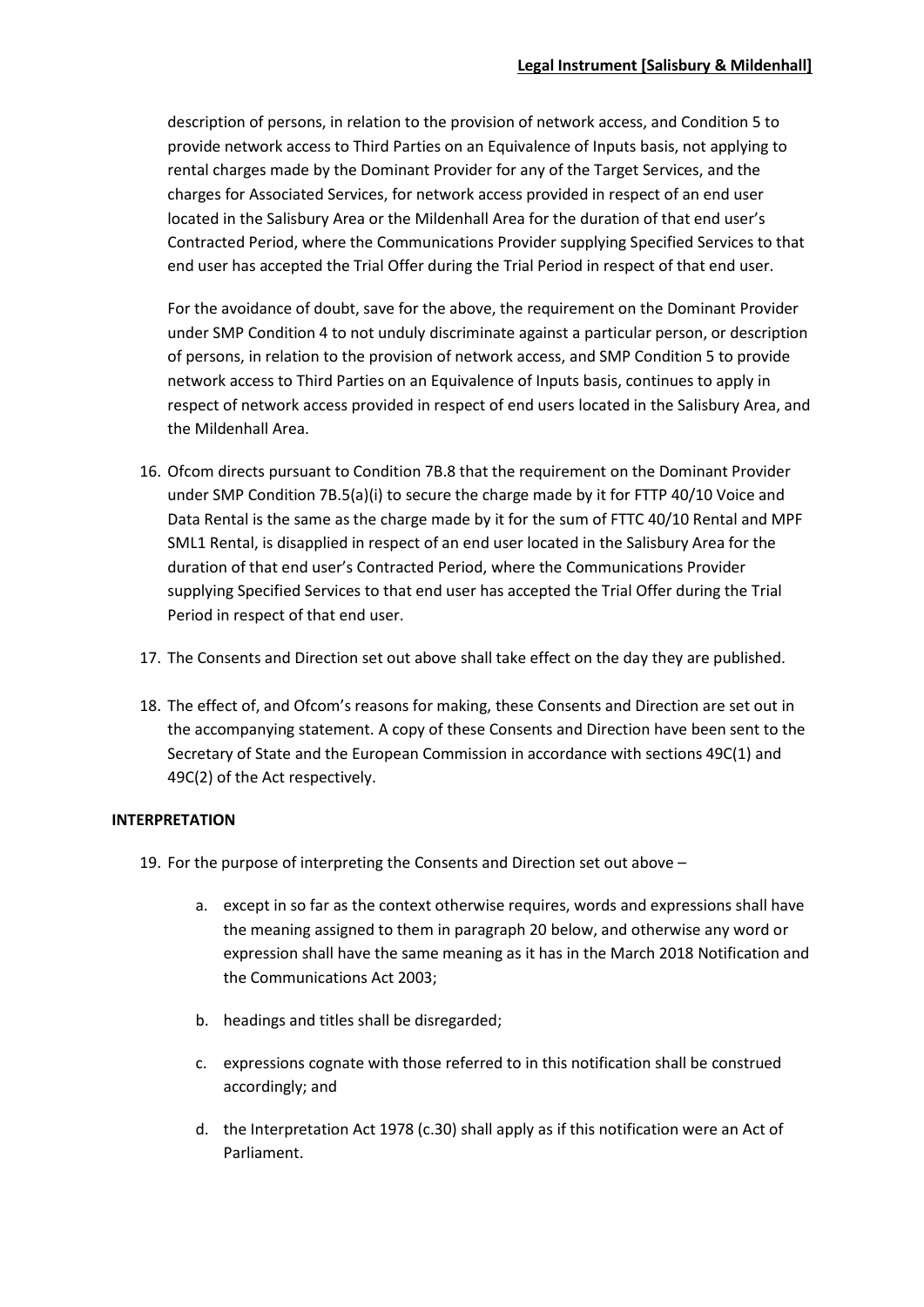20. The following definitions shall apply:

| "Act"                                  | means the Communications Act 2003 (c.21);                                                                                                                                                                                                                                                                                                                                                                                                                                                                                                                                                                                                                                                                                                                                                                                                                   |
|----------------------------------------|-------------------------------------------------------------------------------------------------------------------------------------------------------------------------------------------------------------------------------------------------------------------------------------------------------------------------------------------------------------------------------------------------------------------------------------------------------------------------------------------------------------------------------------------------------------------------------------------------------------------------------------------------------------------------------------------------------------------------------------------------------------------------------------------------------------------------------------------------------------|
| "Associated Services"                  | means MPF MDF Remove Jumper Order Singleton Charge;<br>MPF MDF Remove Jumper Order Bulk Charge; SMPF MDF<br>Remove Jumper Order Singleton Charge; SMPF MDF<br>Remove Jumper Order Bulk Charge; LLU Internal Tie Cable<br>Cease of 1-10 Cables (per Point of Presence); LLU Internal<br>Tie Cable Cease of 11-20 Cables (per Point of Presence); LLU<br>Internal Tie Cable Cease of 21-30 Cables (per Point of<br>Presence); LLU Internal Tie Cable Cease of 31-40 Cables (per<br>Point of Presence); LLU Internal Tie Cable Cease of 41-50<br>Cables (per Point of Presence); LLU Internal Tie Cable - early<br>cancellation fee; FTTP any bandwidth - connection; SOGEA<br>Install at Cabinet; SOGEA Start of Stopped Line or Transfer;<br>SOGFast Engineer install at Premises [standard]; and<br>SOGFast Start of Stopped Line or Transfer. <sup>4</sup> |
| $^{\prime\prime}$ BT $^{\prime\prime}$ | means British Telecommunications plc, whose registered<br>company number is 1800000, and any of its subsidiaries or<br>holding companies, or any subsidiary of such holding<br>companies, all as defined by section 1159 of the Companies<br>Act 2006;                                                                                                                                                                                                                                                                                                                                                                                                                                                                                                                                                                                                      |
| "Contracted Period"                    | means the term of 12 months, which commences from the<br>date that the Communication Provider supplying services to<br>an end user located in the Salisbury Area or Mildenhall Area<br>accepts the Trial Offer during the Trial Period in respect of<br>that end user. The Contracted Period may extend beyond<br>the Trial Period;                                                                                                                                                                                                                                                                                                                                                                                                                                                                                                                         |
| "Copper-based network access"          | means the provision of network access where the physical<br>connection between the local access node and the network                                                                                                                                                                                                                                                                                                                                                                                                                                                                                                                                                                                                                                                                                                                                        |

4 Services as listed at:

1

entry 2.2.1 of the Openreach LLU price list found at

[https://www.openreach.co.uk/orpg/home/products/pricing/loadProductPriceDetails.do?data=totid5BwFmkf9](https://www.openreach.co.uk/orpg/home/products/pricing/loadProductPriceDetails.do?data=totid5BwFmkf9vLcBITRyZF9loRxWIbIKK6V7YWmlYAlMnGHsqdC0vzO163bJmh34D91D7M0q8u%2FIlSgtIFAKw%3D%3D) [vLcBITRyZF9loRxWIbIKK6V7YWmlYAlMnGHsqdC0vzO163bJmh34D91D7M0q8u%2FIlSgtIFAKw%3D%3D;](https://www.openreach.co.uk/orpg/home/products/pricing/loadProductPriceDetails.do?data=totid5BwFmkf9vLcBITRyZF9loRxWIbIKK6V7YWmlYAlMnGHsqdC0vzO163bJmh34D91D7M0q8u%2FIlSgtIFAKw%3D%3D)

entry 2.3.1 of the Openreach LLU price list found at [https://www.openreach.co.uk/orpg/home/products/pricing/loadProductPriceDetails.do?data=LI%2BLzfp8sh2](https://www.openreach.co.uk/orpg/home/products/pricing/loadProductPriceDetails.do?data=LI%2BLzfp8sh2Y2DndjiRMoqOJDXc5GerAOSBb9tNt8RglMnGHsqdC0vzO163bJmh34D91D7M0q8u%2FIlSgtIFAKw%3D%3D) [Y2DndjiRMoqOJDXc5GerAOSBb9tNt8RglMnGHsqdC0vzO163bJmh34D91D7M0q8u%2FIlSgtIFAKw%3D%3D;](https://www.openreach.co.uk/orpg/home/products/pricing/loadProductPriceDetails.do?data=LI%2BLzfp8sh2Y2DndjiRMoqOJDXc5GerAOSBb9tNt8RglMnGHsqdC0vzO163bJmh34D91D7M0q8u%2FIlSgtIFAKw%3D%3D) and

entry 2.1.3 of the Openreach LLU price list found at

[https://www.openreach.co.uk/orpg/home/products/pricing/loadProductPriceDetails.do?data=5mobMFYcGec](https://www.openreach.co.uk/orpg/home/products/pricing/loadProductPriceDetails.do?data=5mobMFYcGecpP%2F0hSknG1uEJJPVcLIxRgpsxxpNzPMclMnGHsqdC0vzO163bJmh34D91D7M0q8u%2FIlSgtIFAKw%3D%3D) [pP%2F0hSknG1uEJJPVcLIxRgpsxxpNzPMclMnGHsqdC0vzO163bJmh34D91D7M0q8u%2FIlSgtIFAKw%3D%3D.](https://www.openreach.co.uk/orpg/home/products/pricing/loadProductPriceDetails.do?data=5mobMFYcGecpP%2F0hSknG1uEJJPVcLIxRgpsxxpNzPMclMnGHsqdC0vzO163bJmh34D91D7M0q8u%2FIlSgtIFAKw%3D%3D)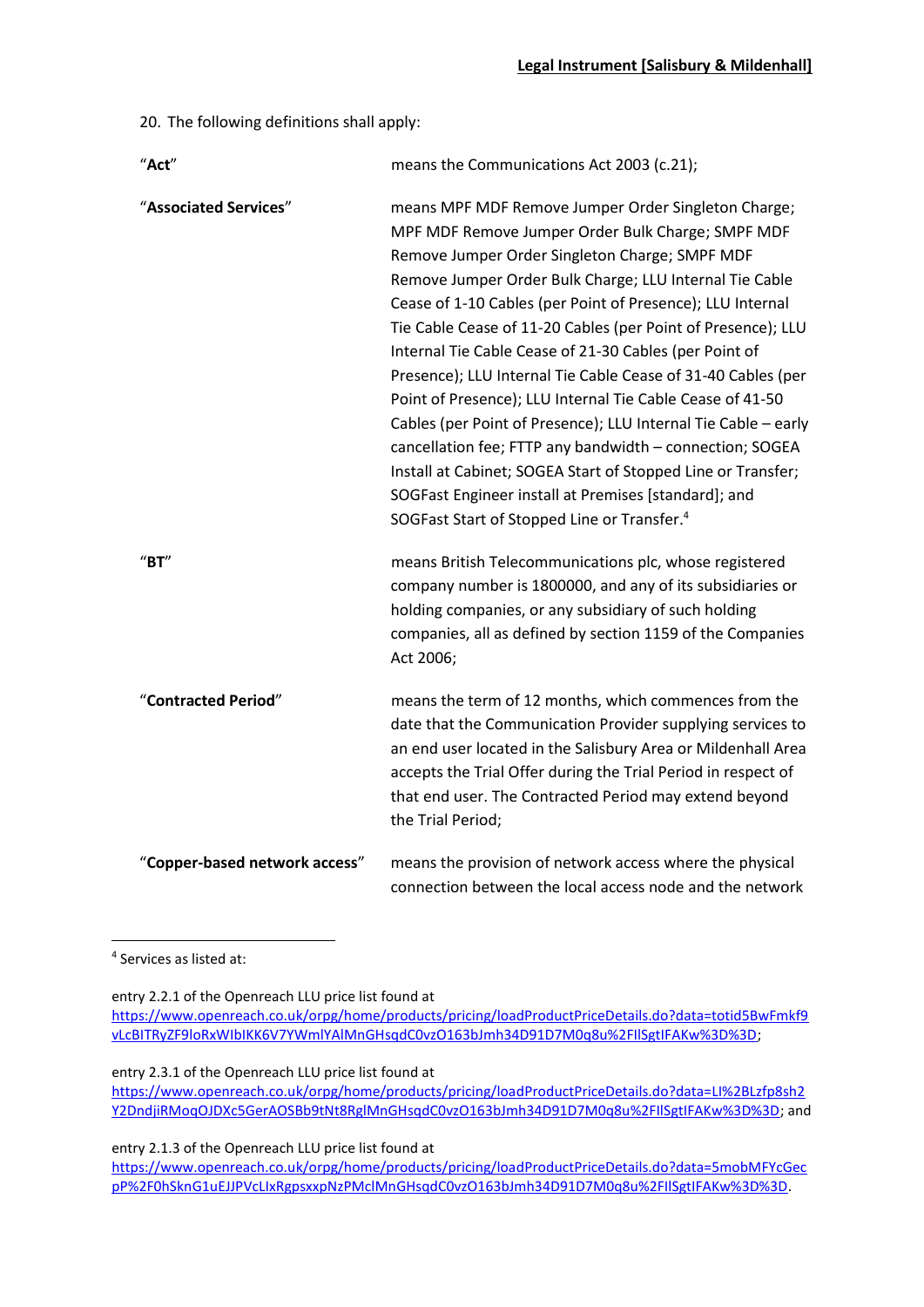|                                        | termination point comprises copper wires either in whole or<br>in part;                                                                                                        |
|----------------------------------------|--------------------------------------------------------------------------------------------------------------------------------------------------------------------------------|
| "Dominant Provider"                    | means BT;                                                                                                                                                                      |
| "Existing Copper-based network access" | means the particular form of Copper-based network<br>access that is being used in respect of the relevant end user<br>located in the Salisbury Area as at 30 November 2020;    |
| "Fibre-based network access"           | means the provision of network access where the physical<br>connection between the local access node and the network<br>termination point comprises entirely of optical fibre; |
| "FTTP"                                 | means Fibre-to-the-Premises, an Electronic Communications<br>Network consisting of optical fibre extending from the local<br>access node to the customer's premises;           |
| "GEA"                                  | means Generic Ethernet Access, the BT non-physical<br>wholesale services providing wholesale access to higher<br>speed broadband products;                                     |
| "GEA (FTTC)"                           | means BT's product consisting of the provision of GEA<br>services via its FTTC network;                                                                                        |
| "GEA (FTTP)"                           | means BT's product consisting in the provision of GEA<br>services via its FTTP network;                                                                                        |
| "GEA (G.fast)"                         | means BT's product consisting of the provision of GEA<br>services via its G.fast network;                                                                                      |
| "G.fast"                               | means the communications technology of that name,<br>designed to support very high bandwidth connections over<br>short distances on a copper access network;                   |
| "July 2019 Consultation"               | means the consultation described in paragraph 6 above;                                                                                                                         |
| "March 2018 Notification"              | means the notification described in paragraph 1 above;                                                                                                                         |
| "Mildenhall Area"                      | means the geographic area in Mildenhall, Suffolk, which is<br>served by the telephone exchange represented by the<br>exchange code 'EAMIL';                                    |
| "November 2019 Consultation"           | means the consultation described in paragraph 8 above;                                                                                                                         |
| "Salisbury Area"                       | means the geographic area in Salisbury, Wiltshire, which is<br>served by the telephone exchange represented by the<br>exchange code 'STSALIS';                                 |